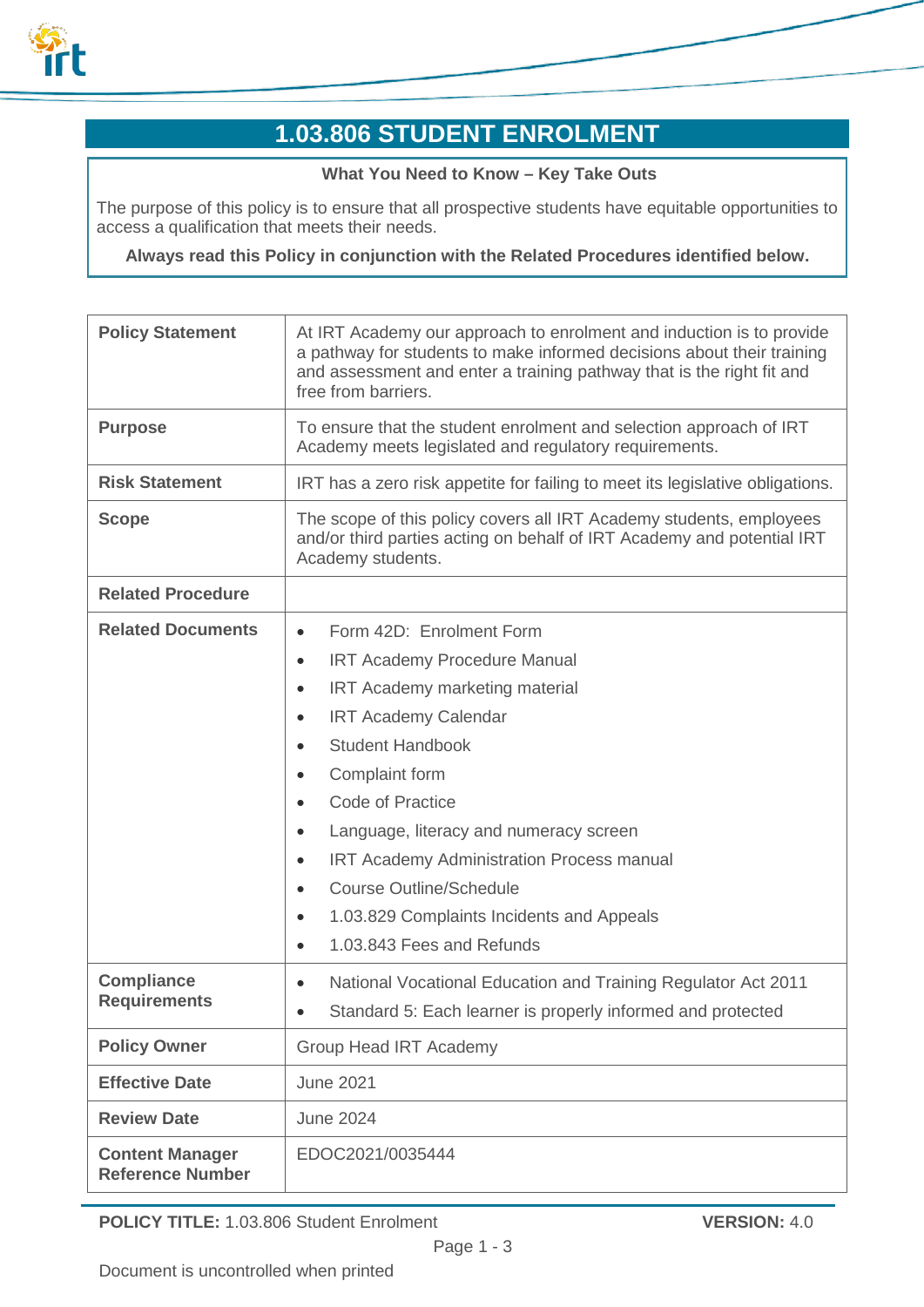

## **1 POLICY PRINCIPLES**

To achieve our purpose, we will:

- Inform prospective students about prerequisite requirements for their desired training program and pathways to obtain these before enrolment;
- Assess a student's language, literacy and numeracy skill levels to ensure they have adequate skills and abilities to meet the requirements of their desired training program using the IRT Academy Language Literacy and Numeracy (LL&N) online test (full qualifications or as deemed appropriate) or via course enrolment documentation completion for short courses;
- Provide accurate and ethical marketing and pre-enrolment information that enables them to make confident and suitable decisions about selected training programs;
- Determine if the student has any need for reasonable adjustment at the point of enrolment to allow training programs to be suitably adjusted;
- Promote access and equity for all learners and provide support within the resources of IRT Academy to meet individual needs;
- Provide comprehensive administrative support that allows the student to complete enrolment efficiently and commence training at an agreed time and place; and
- Inform prospective students about alternate pathways to training such as gaining credit for current competence or recognition of prior learning pathways.

#### **In Practice Example:**

A prospective student visits the IRT Academy website and registers their details as interested in enrolling in a Certificate III level qualification. The IRT Academy staff contact the individual and support them through the application process including course orientation and implementation of the LL&N assessment to ensure that the student has the necessary capabilities to meet the demands of the course.